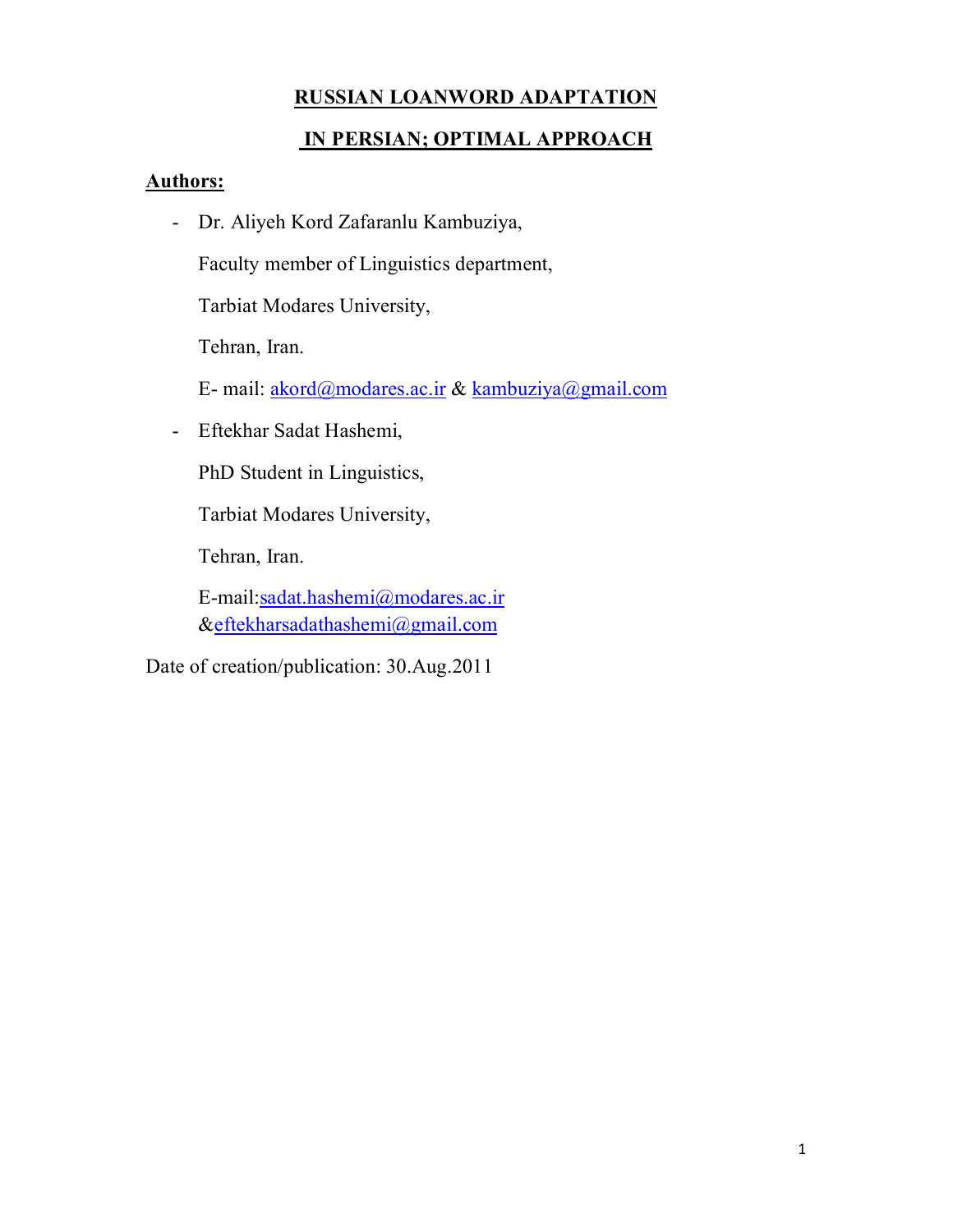#### **RUSSIAN LOANWORD ADAPTATION**

#### **IN PERSIAN; OPTIMAL APROACH**

#### **Abstract**

In this paper we analyzed some of the phonological rules of Russian loanword adaptation in Persian, on the view of Optimal Theory (OT) (Prince  $\&$ Smolensky, 1993/2004). It is the first study of phonological process on Russian loanwords adaptation in Persian. By gathering about 50 current Russian loanwords, we selected some of them to analyze. We found out that insertion, prothesis, no palatalized consonants, no noun ending central low short vowel  $[a]$ are the phonological processes occur on Russian loanwords in Persian.

Key words: loanword, Russian, Persian, phonology, OT.

#### **Introduction**

This paper is a study of a set of Russian loanword adaptation in Persian, with focus on phoneme substitution patterns for consonants and vowels and processes used in resolving foreign syllable structures which are illicit in Persian. The data serving as the basis for analysis are loans borrowed into Persian from the Slavic language, Russian. Loanwords are words from one language which are incorporated into another, the borrowing language, and in the process are usually adapted to fit the sound system of the borrowing language. It is observed that the original foreign pronunciation of borrowed words tends to undergo systematic adaptation or nativization. "Adaptation" is a term that describes the assimilation into the recipient language of loan word while preserving their original form and pronunciation as per the donor languages. The study analyzes a corpus of about 50 Russian loan words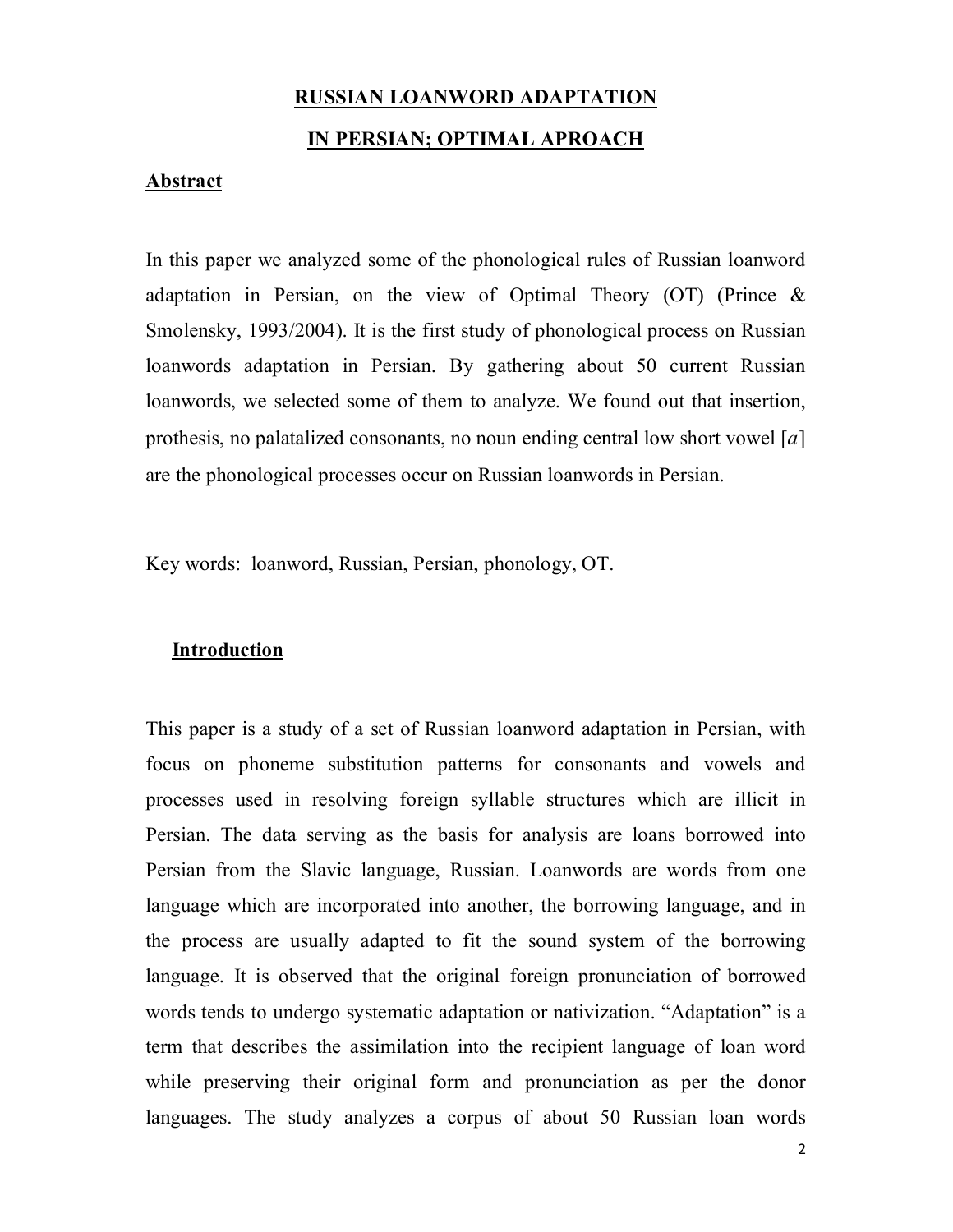gathering from Moein, Sokhan, and Amid - three Persian dictionaries- as well as Dictionary of European Loanwords in Persian<sup>1</sup>. We provide explicit accounts of several loanword adaptation phenomena in Persian in terms of an Optimality-Theoretic model in phonology. Insertion, prothesis, no palatalized consonants, no noun ending central low short vowel  $[a]$  are the phonological processes occur on Russian loanwords in Persian.

#### 1- Review of literature

Loanword phonology has been studied extensively in recent years, and the process of loanword adaptation has been modeled in various ways, e.g. Silverman (1992), Paradis(1996), Kenstowicz (2001) and Sterade (2002) that say different things about the stages of adaptation and relative importance of factors such as the borrower `s proficiency in the source language and the veridicality of cross language speech perception. The Persian language`s loanword however, has not been very heavily studied, and the few sources that do comment on Persian phonology are generally quite old or brief and only one article focus on Russian loan word, Sadeghi(2004) discussed the origin of more than 90Russian loan words. He showed the history of the Russian loanwords borrowing times, and show when and why the loanwords entered Persian. He neither talked about the loanwords adaptation in Persian nor any other phonological process on Russian loanwords in Persian.

#### 2-Russian and Persian sound system

Here we try to have a review on Russian and Persian sound systems.

2-1. Russian sound system; Vowels and Consonants

The phonological system of Russian is inherited from Common Slavonic, but underwent considerable modification in the early historical period, before being largely settled by about 1400.The language possesses five vowels, which are

<sup>-&</sup>lt;br><sup>1</sup> Zomorodiyan, Reza, (1984)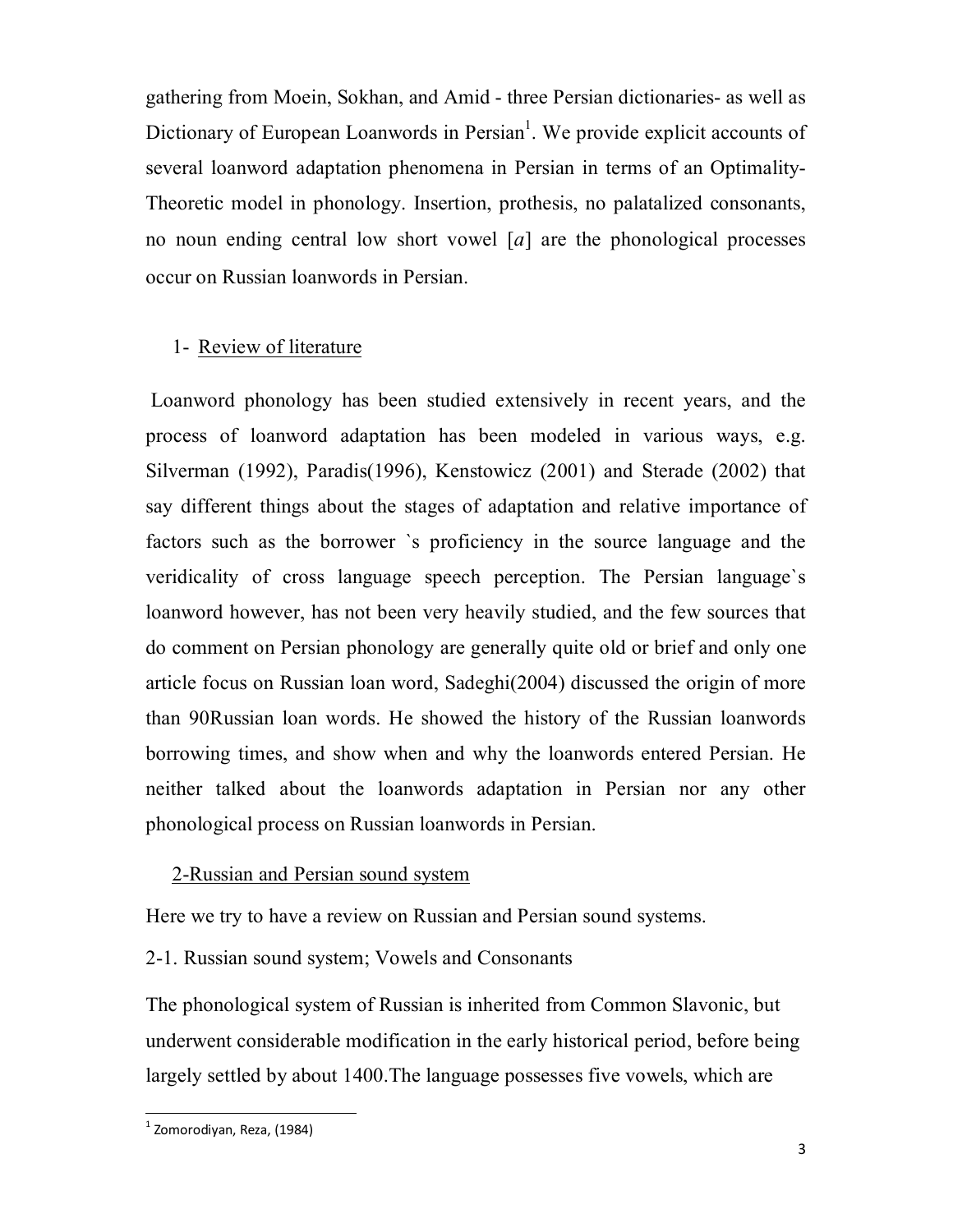written with different letters depending on whether or not the preceding consonant is palatalized. It will be shown in chart (1);

#### **Front Central Back**

| <b>Close</b> | l | $(\dagger)$ | U |
|--------------|---|-------------|---|
| Mid          | e | $(\theta)$  | э |
| <b>Open</b>  |   | a           |   |

# Chart (1) Russian Vowels<sup>2</sup>

The consonants typically come in plain vs. palatalized pairs, which are traditionally called *hard* and *soft.* (The *hard* consonants are often velarized, especially before back vowels, although in some dialects the velarization is limited to hard /l/). The standard language, based on the Moscow dialect, possesses heavy stress and moderate variation in pitch. Stressed vowels are somewhat lengthened, while unstressed vowels tend to be reduced to near-close vowels or an unclear schwa.

|                |      | <b>Bilabial</b> | Labio-<br>dental | Dental &<br><b>Alveolar</b> | Post-<br>alveolar | Palatal | Velar                       |
|----------------|------|-----------------|------------------|-----------------------------|-------------------|---------|-----------------------------|
|                | hard | /m/             |                  | /n/                         |                   |         |                             |
| <b>Nasal</b>   | soft | $/m^{j}/$       |                  | $/n^{j}/$                   |                   |         |                             |
|                | hard | $/p/$ /b/       |                  | $/t/$ /d/                   |                   |         | $/k/$ /g/                   |
| <b>Plosive</b> | soft | $ p^j $ $ b^j $ |                  | $/t^{j}/$ /d <sup>j</sup> / |                   |         | $/k^{j}/$ [g <sup>j</sup> ] |

<sup>1</sup> <sup>2</sup> Webster on line dictionary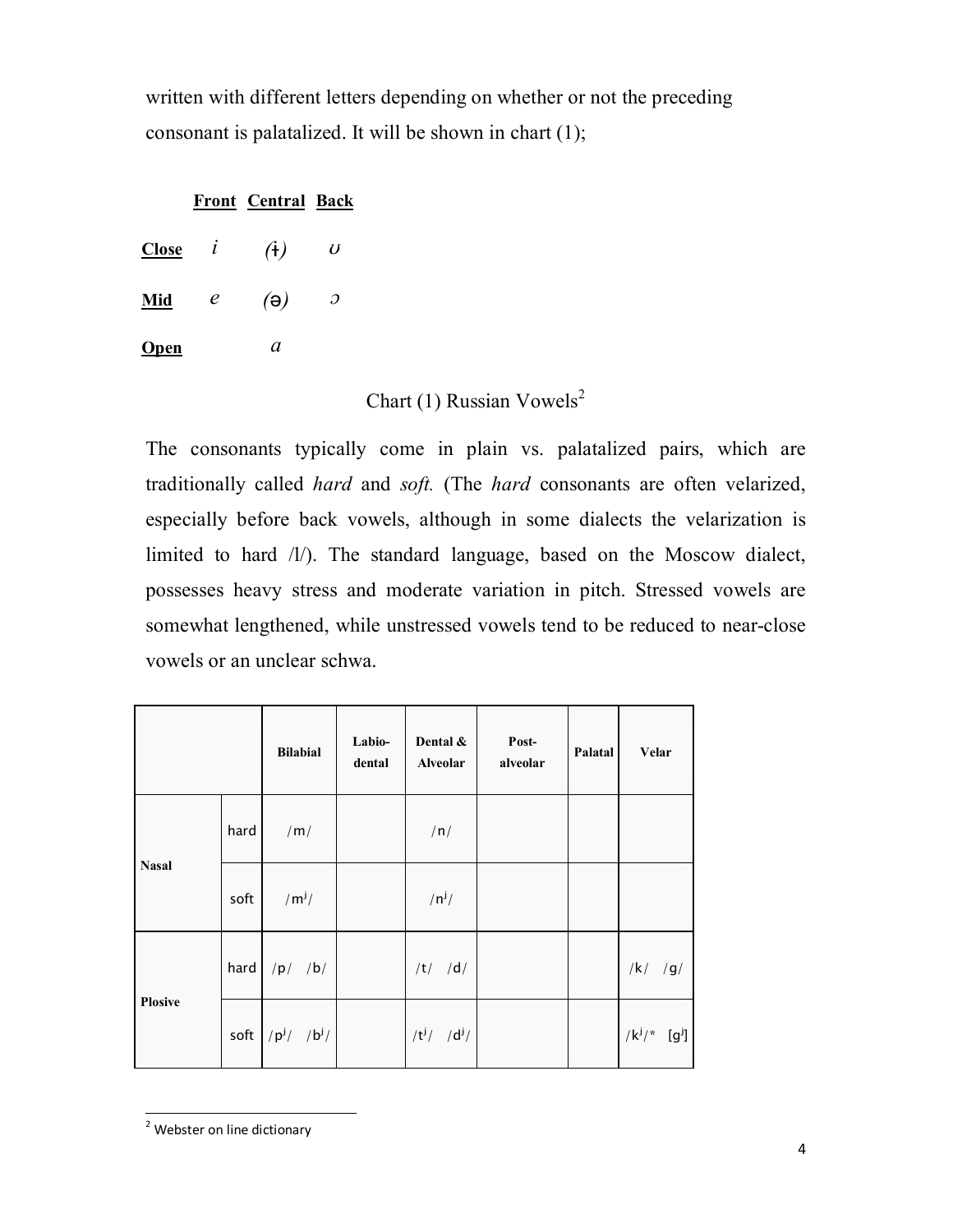|              | hard |  | /ts/                  |                                                  |                 |         |
|--------------|------|--|-----------------------|--------------------------------------------------|-----------------|---------|
| Affricate    | soft |  |                       | $/t$ c $/$                                       |                 |         |
| Fricative    | hard |  |                       | $ f $ /v/ /s/ /z/ /s/ /z/                        |                 | x       |
|              | soft |  |                       | $ f^{j}/ y^{j}/ s^{j}/ z^{j}/ z^{j}/ s^{j} ^{*}$ |                 | $[x^j]$ |
|              | hard |  | /r/                   |                                                  |                 |         |
| <b>Trill</b> | soft |  | $/r^{j}/$             |                                                  |                 |         |
|              | hard |  | / $\frac{1}{2}$       |                                                  |                 |         |
| Approximant  | soft |  | $/$ <sup> j</sup> $/$ |                                                  | $\int$ j $\int$ |         |

|  |  | Chart (2) Russian consonants <sup>3</sup> |
|--|--|-------------------------------------------|
|--|--|-------------------------------------------|

Russian is notable for its distinction based on palatalization of most of the consonants. While /k/, /g/, /x/ do have palatalized allophones [k<sup>j</sup>, g<sup>j</sup>, x<sup>j</sup>], only  $/k^{j}$ / might be considered a phoneme, though it is marginal and generally not considered distinctive in the case of  $/t^{j}$  and  $/d^{j}$ , the tongue is raised enough to produce slight frication (affricate sounds). These sounds: /t, d, ts, s, z, n and  $r^{j}$ / are dental, that is pronounced with the tip of the tongue against the teeth rather than against the alveolar ridge. (Webster on line dictionary<sup>4</sup>)

The sound [f] and [v] of Russian are usually endolabio-dental (Catford, 1992: 84). In addition the Russian *"sh"* is rather typically of apico- postalveolar type

1

<sup>&</sup>lt;sup>3</sup> www.webster-online-dictionary

<sup>4</sup> www.webster-online-dictionary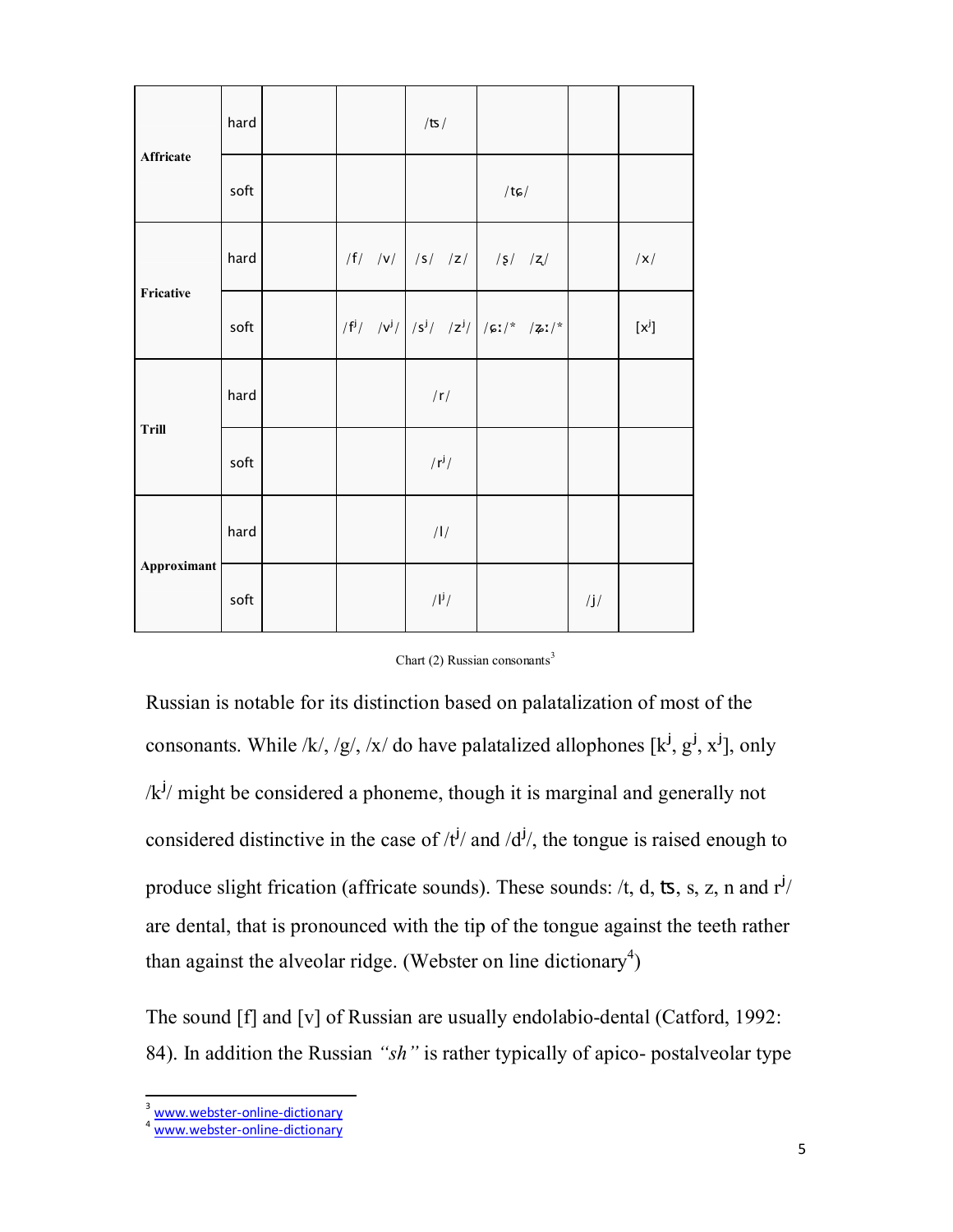(Catford, 1992: 89). In Russian all consonants are accompanied by a rising of the tongue body as a secondary articulator. Palatalization in the language is a distinctive feature (Kenstowicz, 1994: 41). The Russian syllable structure can be quite complex with both initial and final consonant clusters of up to 4 consecutive sounds. Using a formula with V standing for the nucleus (vowel) and C for each consonant, the structure can be described as follows:  $(C)(C)(C)(C)(C)(C)(C)$  Clusters of four consonants are not very common, however, especially within a morpheme.

#### 2-2. Persian sound system; vowels and consonants

Iranian Persian has six vowels and twenty-three consonants. Persian vowels divided into two natural classes; vowels [a, e, o] with the feature of [- long] and vowels  $[i, u, A]$  which are  $[+$  long]. There is no diphtongue vowel in morpheme boundary Iranian Persian(kambuziya, et al, 2010). Vowels IPA symbols are shown in chart  $(3)$ :



Chart (3) Persian Vowels

The Persian consonants IPA symbols and their place and manner of articulation is available in chart (4).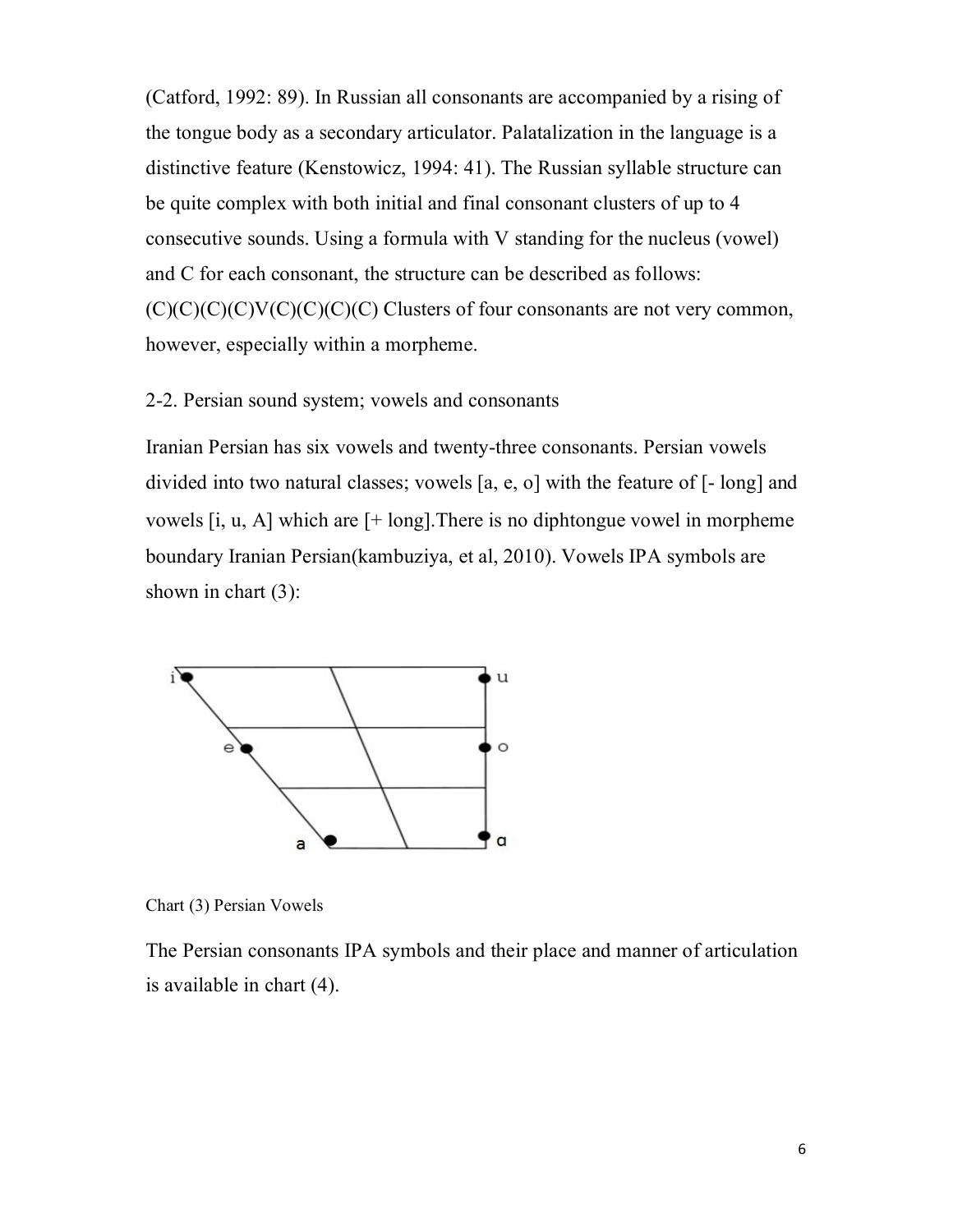|               | Bilabial         | Labio-<br>dental | Dental           | Alveolar         | Palate-<br>alveolar | Palatal                     | Vela<br>$\mathbf{r}$ | Uvula<br>$\mathbf{r}$ | glotta<br>1      |
|---------------|------------------|------------------|------------------|------------------|---------------------|-----------------------------|----------------------|-----------------------|------------------|
| Plosives      | $\boldsymbol{p}$ |                  | $\boldsymbol{t}$ |                  |                     | $\mathcal C$<br>$\mathbf t$ |                      | $\boldsymbol{G}$      | $\overline{P}$   |
|               | $\boldsymbol{b}$ |                  | $\overline{d}$   |                  |                     |                             |                      |                       |                  |
| <b>Nasals</b> | $\boldsymbol{m}$ |                  |                  | $\boldsymbol{n}$ |                     |                             |                      |                       |                  |
| Fricatives    |                  | $\mathcal V$     |                  | $\boldsymbol{S}$ |                     |                             |                      | $\chi$                | $\boldsymbol{h}$ |
|               |                  |                  |                  | Ζ                | $\overline{3}$      |                             |                      |                       |                  |
| Affricates    |                  |                  |                  |                  | tf<br>$d_3$         |                             |                      |                       |                  |
| <b>Trill</b>  |                  |                  |                  | r                |                     |                             |                      |                       |                  |
| Approximant   |                  |                  |                  |                  |                     | Ĵ                           |                      |                       |                  |
| Lateral       |                  |                  |                  |                  |                     |                             |                      |                       |                  |
| approximan    |                  |                  |                  |                  |                     |                             |                      |                       |                  |
|               |                  |                  |                  |                  |                     |                             |                      |                       |                  |

Chart (4) Persian consonants  $5$ 

As the chart shows there is no second articulation consonant in Iranian Persian. Syllables in Persian may be structured as (C) V (C) (C) in underlying representation and CV (C) (C) in phonetic representation (Kambuziya, 2006). Onset consonant cluster is illicit in standard Iranian Persian.

## 3. Data Analysis

Different phonological processes in order to Russian loanword adaptation are as following;

## 3-1.Vowel Prothesis & Vowel Insertion (Epenthesis)

When borrowing words from Russian, Persians are faced with, a number of sounds and sound combinations which are not present in their language. Persian speakers must make the choice to either delete or adapt illicit consonants and vowels, and either insert or substitute vowels or delete consonants to repair phonotactical violations. At the level of the syllable, we find that epenthesis and prothesis into clusters is more frequent repair.

<sup>-&</sup>lt;br><sup>5</sup> Kambuziya 2006: 116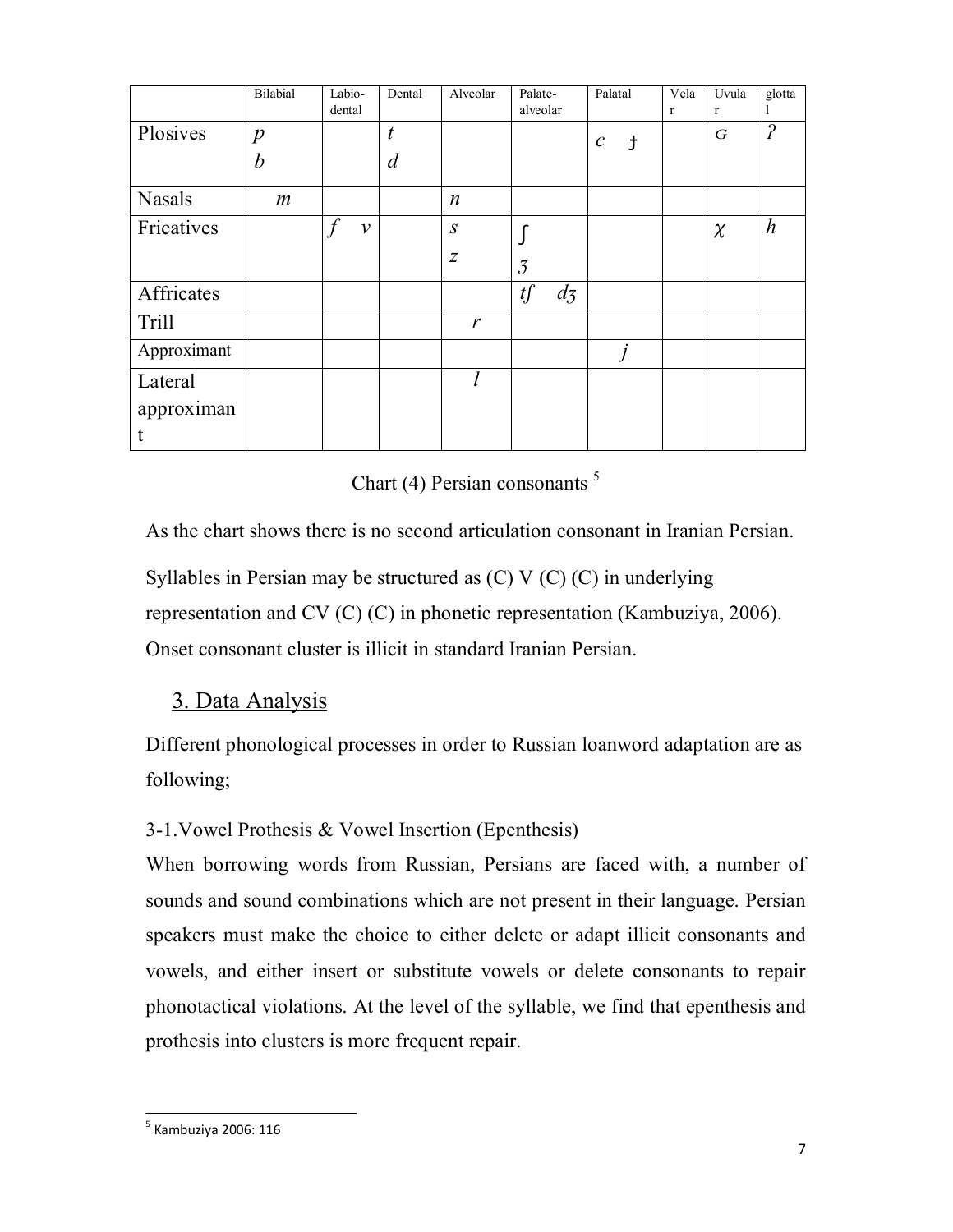Persian speakers face a problem concerning the Russian base: while Russian allows for complex onsets consisting of a fricative and a plosive such as [st], Persian has no complex onsets of this type. Instead, potential complex onsets are resolved through vowel insertion. In the following example, the first consonant moves to coda of the first syllable, and a glottal stop  $[2]$  appear in onset of the first syllable and the second consonant move to onset of the second syllable.

3-1-1. Vowel prothesis

Persian listeners perceive the Russian word [stakan], (English: cup) as / $\gamma$ es.te.kan /. We can model the process in OT as follow:

| stakan                         | *COMPL  | *Fric.dent. | *short $\lceil d \rceil$ | *#Insertion | *ONSET  | *DEP IO |
|--------------------------------|---------|-------------|--------------------------|-------------|---------|---------|
|                                | EX ONS  | Plossive    |                          | <b>ST</b>   |         |         |
| a) stakan                      | $*_{1}$ | $*_{1}$     | $*$ <sub>1</sub>         |             |         |         |
| b) setakan                     |         |             | $*_1$                    | $*_{i}$     |         |         |
| c) Setekan                     |         |             |                          | $*_{i}$     |         |         |
| d) estekan                     |         |             |                          |             | $*_{1}$ |         |
| e)<br>$\mathcal{F}$ ?es.te.kan |         |             |                          |             |         | $*_{1}$ |

Tablue (1)

The tablue indicates the optimal output candidate which it`s input violates with the constraint of Dep IO. Since syllables in Persian must have onset, COMPLEX ONS is prior to DEP-IO. So the candidate (e) is the optimal out put in the process. Candidate (a) violates two prior constraints; complex onset which is not permitted in Persian phonatactics, and fricative- dental plosive since sequence of a fricative consonant followed by a dental plosive consonant in the onset of syllable is illicit in Persian. Candidate (b) violates the two constraints in Persian. Short vowel [ɑ] is illicit in Persian since There is no short  $\overline{a}$  in the language, unless in the context vowel followed by nasal consonant [n] in a tautosyllabic, as it remains in the last syllable of the word [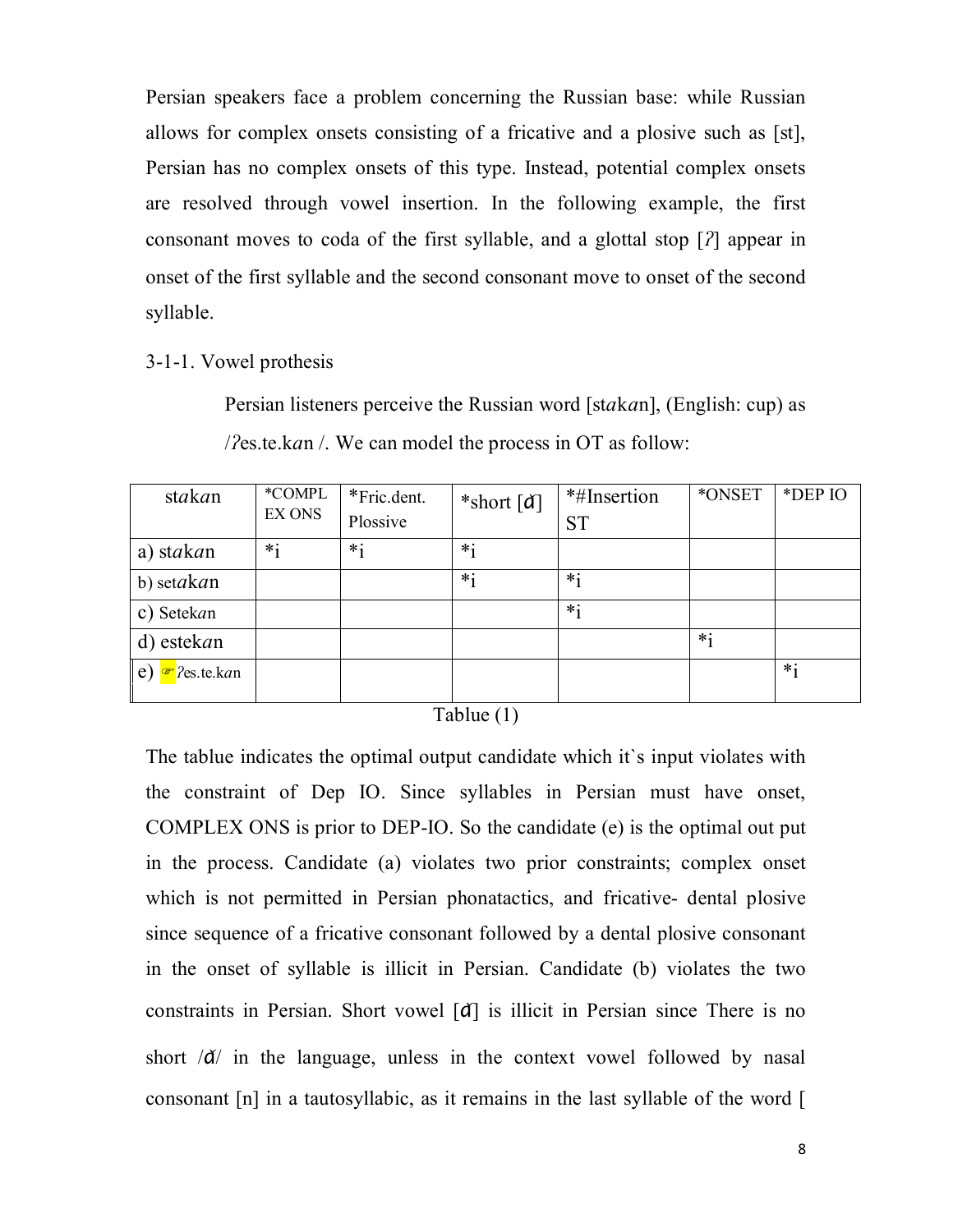k $\alpha$ n] (Khanlari 1995:146). Thus the syllable  $[t\alpha]$  shifts to  $[t\alpha]$  in order to harmonized with the first front mid vowel [e] epenthesized.<sup>6</sup>

3-1-2. Vowel insertion

Another problem of the Persian is shown in data (1) when it faces with Russian base words in the complex onset.

| Russian        | Persian                      | English meaning |  |  |
|----------------|------------------------------|-----------------|--|--|
| <b>Brezent</b> | berezent                     | canvas          |  |  |
| tramvaj        | teramya                      | tramway         |  |  |
| <i>f</i> lang  | <i>felang</i>                | hose            |  |  |
| Xleb           | xelab                        | bread           |  |  |
| $kl^{j}$ of    | kelof                        | a kind of skirt |  |  |
| $\int$ kaf     | $2e\int kaf^7\int \int ekaf$ | gap             |  |  |
|                |                              |                 |  |  |
| Data           |                              |                 |  |  |

Persian breaks the onset consonant cluster and inserts a front mid vowel, to nativize the syllabification. The tablue (2) shows the process;

| $\sqrt{\text{lang}}$ | *COMPLEX   | *prosthesis # $\int$ | DEP IO |
|----------------------|------------|----------------------|--------|
|                      | <b>ONS</b> |                      |        |
| $\int$ lang<br>a)    | $*$        |                      |        |
| b) eslang            |            | $*_1$                |        |
| c) $\bullet$ felang  |            |                      | *      |

Tablue (2)

Although faithful constrain, DEP IO, is violated by vowel insertion, the tablue shows onset consonant cluster is one of the marked constraint in Persian and the marked constraint is prior to DEP IO. Therefore the optimal candidate is (c).The

 6 Among the studied loanwords, we only have one example for the phonological process.

 $<sup>7</sup>$  The word is perceived and produced in two ways, the first in standard Persian and second one in some</sup> Persian dialects.

<sup>8</sup> Sadeghi 2005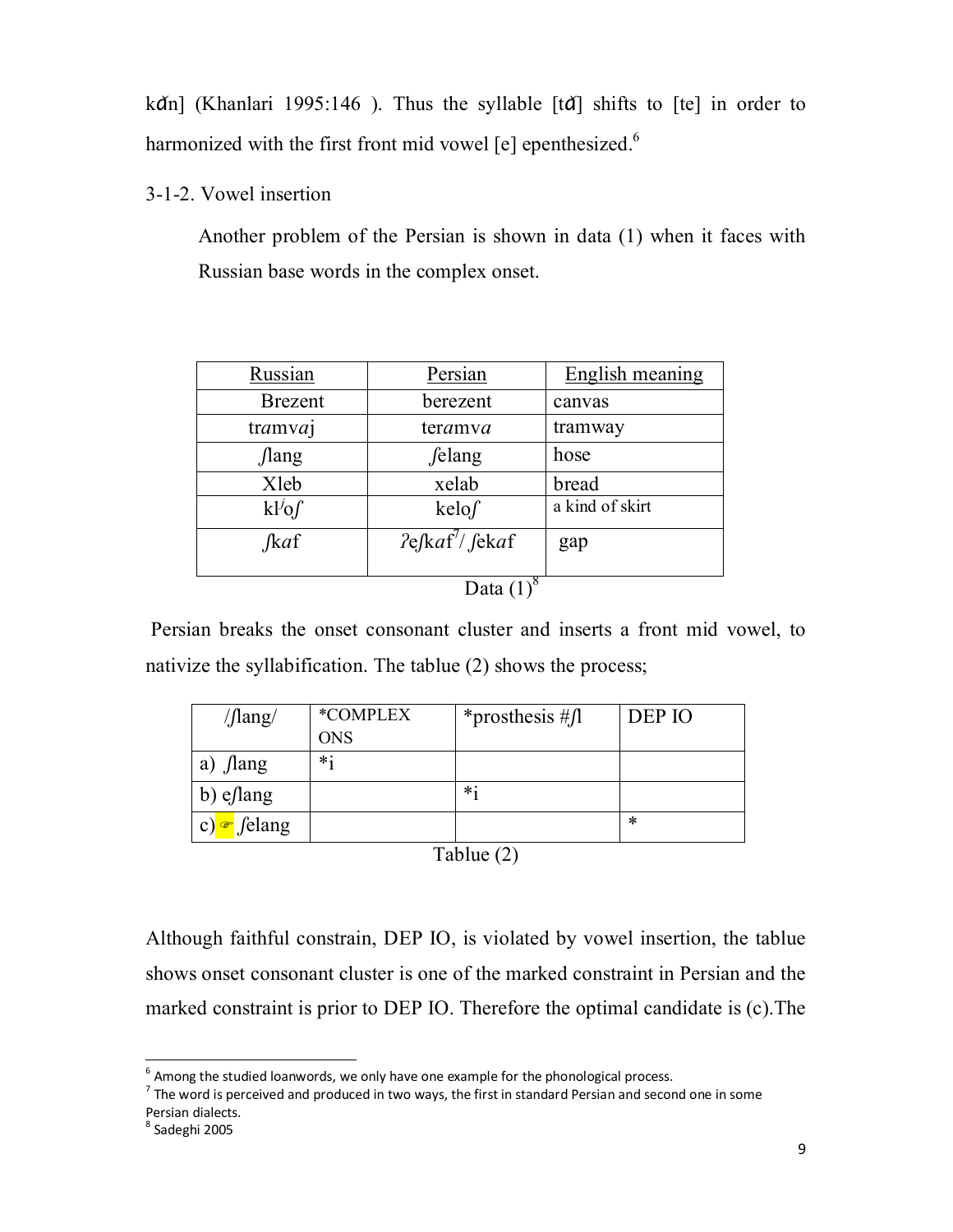second constraint (\*prosthesis  $\#$  ) indicates that prothesis a vowel in cluster of  $#$  in order to break the onset consonants cluster is forbidden in Persian(jam,2007: 172) .

### 3-2. No Palatalized consonant

Russian is a language with a whole series of palatalized consonants contrasting with plain or non palatalized ones. Secondary articulations are normally at about the rank of approximant. Palatalization consists in raising the anterodorsum of the tongue towards the hard palate (Catford, 1992: 105-108). Silverman (2009: 63) defines it as so, front **resonance** caused by raising the **front** of the tongue. In Russian essentially all consonants are accompanied by the raising of the tongue body as a secondary articulator. If it is [-back], the consonant is palatalized. Palatalization and velarization freely combine with labials and most dentals in Russian (Kenstowicz: 1994:41-42). According to what we mentioned so far consonants in Russian is divided into two groups; plain and palatalized. Producing the palatalized consonants is not contrastive in Persian. Persian speakers produce such consonants in plain form. The tablue (4) will show the optimal candidate.

| $\int_0^1 u f(x) dx$     | *palatalized | <b>ONSET</b> | DEP IO |  |
|--------------------------|--------------|--------------|--------|--|
|                          | consonant    |              |        |  |
| a) ot $\dot{u}$          | $*_{1}$      | $*_{1}$      |        |  |
| $b)$ ot <sup>j</sup>     |              | $*_{1}$      |        |  |
| c) out                   |              | $*_{1}$      |        |  |
| <i>Potu</i><br>$\bullet$ |              |              | $\ast$ |  |
| Tablue (4)               |              |              |        |  |

Candidate (a) would be faithful to the Russian base. But it violates the high ranked constraint No palatalized consonants and hence is ruled out. Candidate (b) repairs an offending palatalized through deletion the palatal segment, but

 $\overline{a}$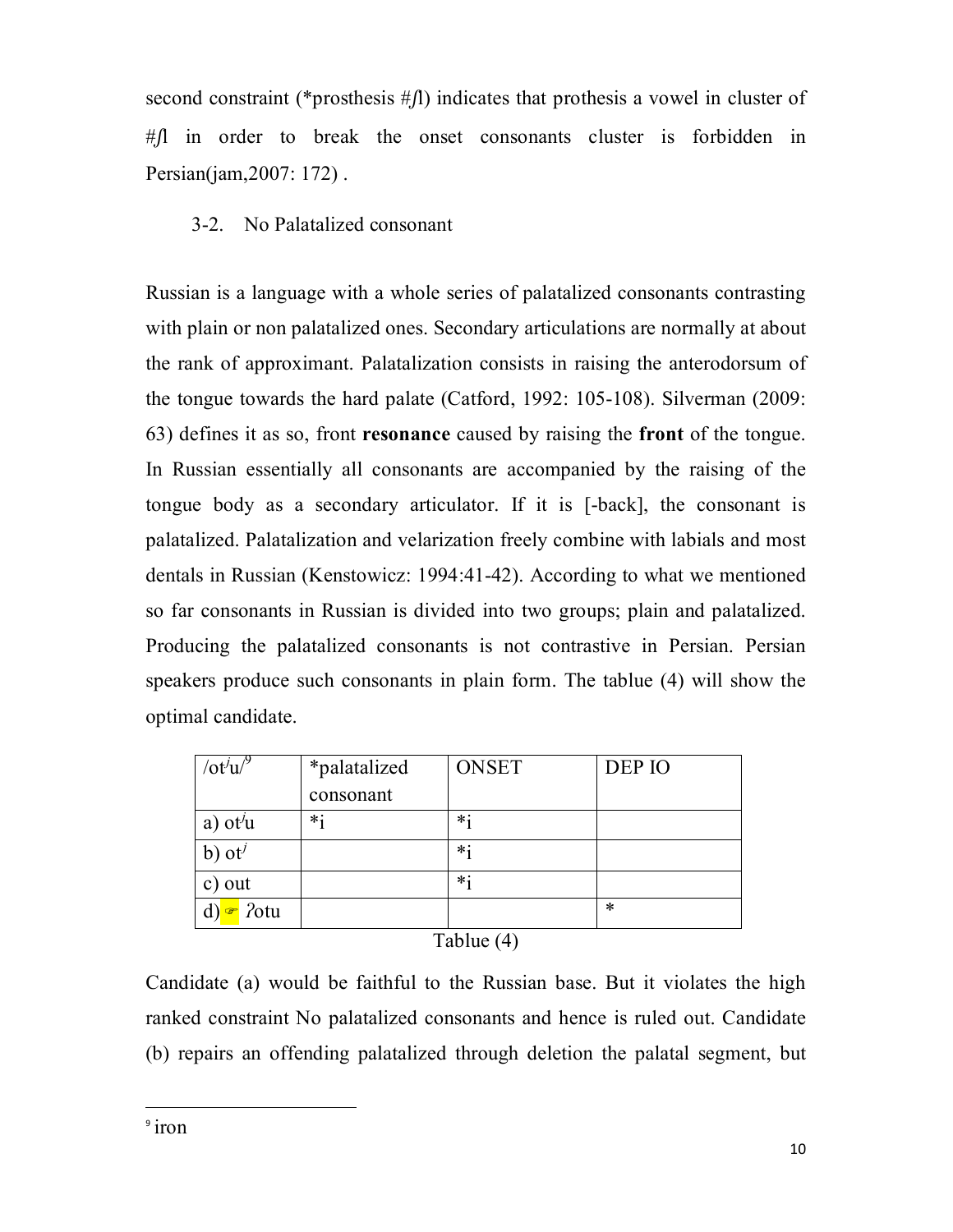violates ONSET, marked constraint banning no ONSET. Also candidate (c) violates the two marked constrains, ONSET and NO Cluster glide. Finally, the winning candidate (a), avoiding palatalized consonants and have observed ONSET and NO Cluster –glide through deletion palatalized consonant and insertion a glottal stop  $[2]$  in onset, only violates lowest ranked DEP and thus turns out to be the winner.

| Russian     | Persian                           | English meaning               |
|-------------|-----------------------------------|-------------------------------|
| ban/a       | bine                              | dressing-room in a bath-house |
| $kl^{j}$ of | $\text{kelof}$                    | a kind of skirt               |
| fin/el      | fenel<br>$\overline{\phantom{a}}$ | mantle                        |

| a Co<br>и | ı |
|-----------|---|
|           |   |

Generally, findings from various languages show that the output of loanword processes is a native form that demonstrates minimal changes from its foreign origin. On the segmental level, the principle of minimal modification functions through phoneme substitution, by which foreign sounds are replaced by their closest match available in the native inventory (Hock and Joseph, 1996). It is worthwhile mentioning that all the palatalized Russian phonemes perceive d and produced in plain form by Persian speakers.

#### **3-3. No noun ending central low vowel []**

Let us first deal with those Russian words that end in a back low vowel [a]. Since plural morpheme in Persian is the suffix  $[-ha]$  and its allomorph in spoken form is [a], Persian speakers use the suffix at the end of the words to transfer the plural form of the nouns, Therefore, appearance of the central low vowel  $[a]$  at the end of any nouns is illicit in Persian even though there are words such as; /mina/(female proper noun) and /sahra/(desert) Final open syllables in Persian substitute short central low vowel [ $d$ ] and front low

1

<sup>&</sup>lt;sup>10</sup> Zomorodiyan 1984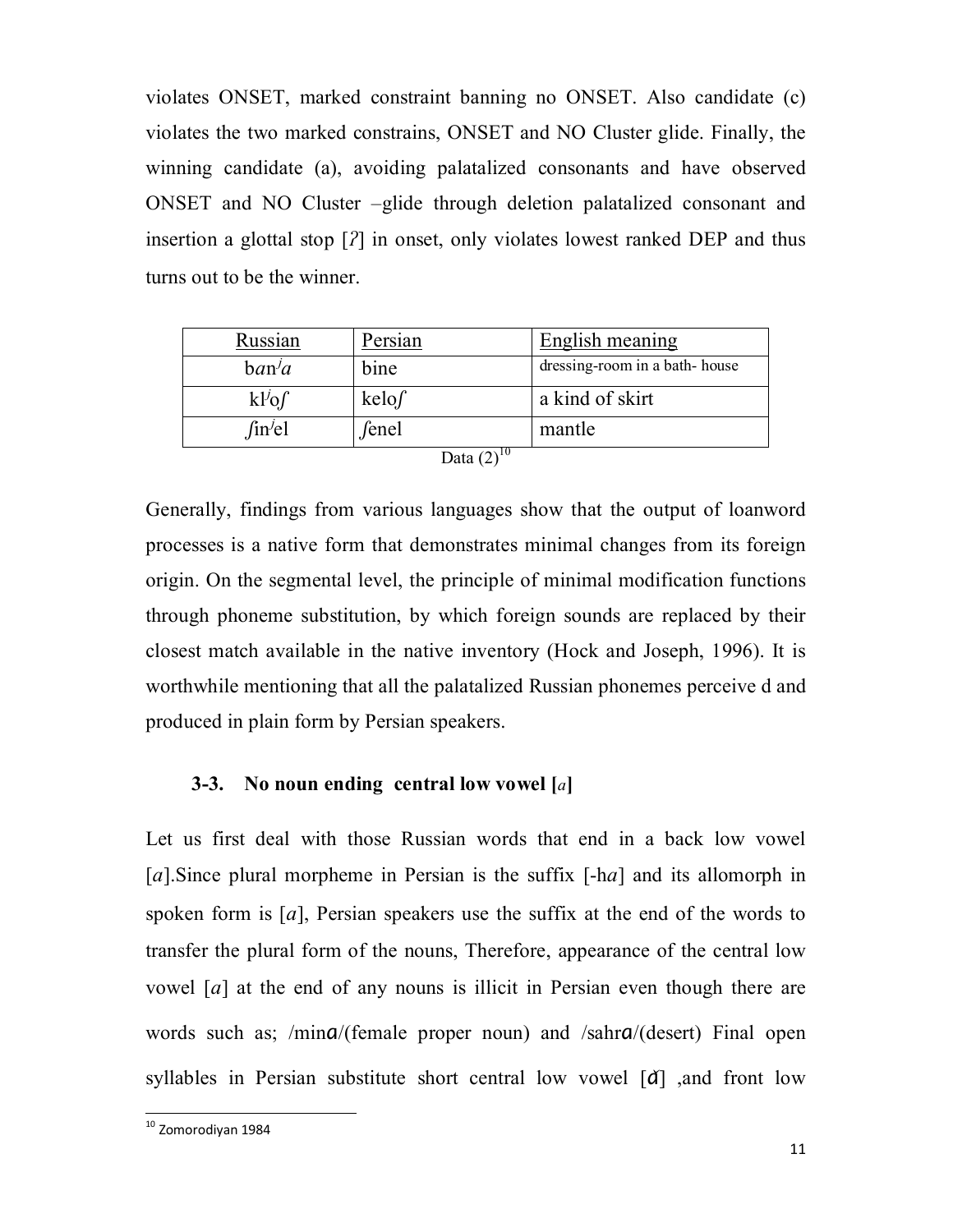vowel[a] with [e] in modern Persian. Moreover, the only phonological context for short vowel  $\lceil d \rceil$  is when it is followed by nasal consonant  $\lceil n \rceil$  in a tautosyllabic context. Thus, in some cases the vowel deleted and in some other shift to front mid vowel [e]. The data in (3) illustrate this phenomenon.

| Russian                          | Persian         | <b>English meaning</b> |
|----------------------------------|-----------------|------------------------|
| pots <sup><math>j_a</math></sup> | Pors            | portion                |
| kalbasa                          | kalbas          | salami                 |
| vitrina                          | Vitrin          | shop window            |
| korka                            | Kork            | knitting wool          |
| lenta                            | Lent            | Strip                  |
| fabrika                          | fabrik          | origin                 |
| vaksa                            | vaks<br>ا المصد | wax                    |

Data  $(3)^{11}$ 

| /fabrika   | * noun final $[a]$ | DEP-IO |  |
|------------|--------------------|--------|--|
| a) fabrika | $\ast$ .           |        |  |
| b) fabrik  |                    | ⋇      |  |
| __ _ _     |                    |        |  |

| Table (5) |  |
|-----------|--|
|           |  |

The optimal candidate is /fabrik/ since it only violates the non- prior faithful constrain, DEP-IO.

However, there are also some Russian-based words that have resisted deletion of the final vowel  $[a]$  are not available options, as illustrated in (4), where the below cases indicate that these forms are unattested, this is a systematic gap. The loanwords ending in  $[a]$  deleted the central low vowel by Persian speakers and inserted front mid vowel[e] instead.

<sup>1</sup>  $11$  Sadeghi 2005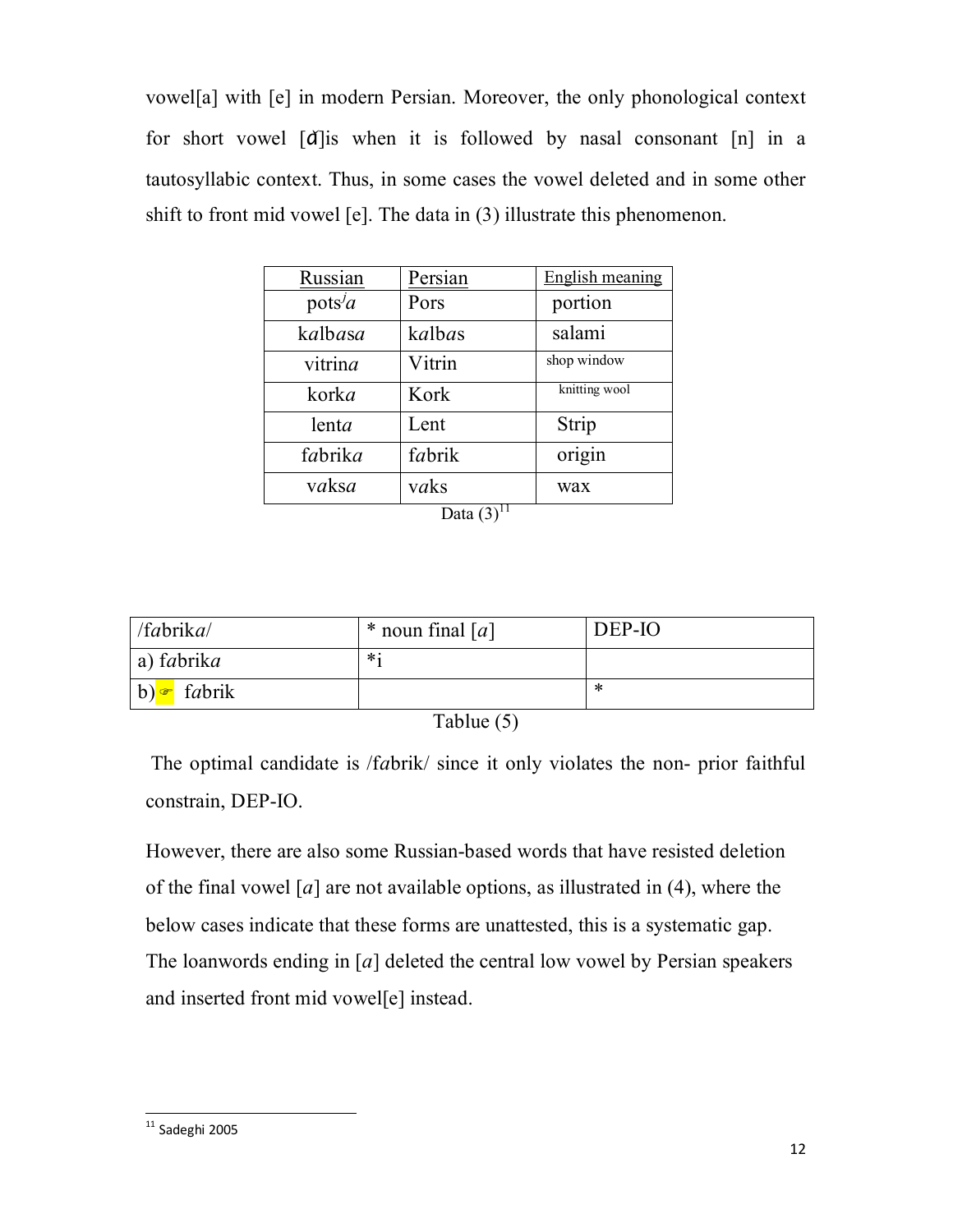| /bofka/  | *NO nounfinall[a] | MAX-IO |
|----------|-------------------|--------|
| a) bofka | $*$               |        |
| b) bo/ke |                   | ∗      |

| Tablue $(6)$ |  |
|--------------|--|
|--------------|--|

The central short vowel omission occurred and a front mid vowel[e] is inserted to avoid having a word ending in any short low vowel  $[\check{a}]$ , [a]. According to the diachronic study all words ending in [a]in Old or Middle Persian change to the mid vowel [e] in Modern Persian, ( sadeghi,1978:131-132) only two words; [na] means "no" and [va] means "and" end in low vowel [a]. Moreover, there is another reason for the phonological process is that make the syllable CVC.CV. The cluster of a palatal fricative  $\left[\int\right]$  in final position is not preferable in Persian. Below, there is a list of loanword having the same behavior with the back low vowel in final position of the words.

| Russian                      | Persian          | English meaning                |
|------------------------------|------------------|--------------------------------|
| $bo$ /ka                     | bo/ke            | barrel/cask                    |
| banka                        | banke            | <sub>1</sub> ar                |
| tsotka                       | $t\int o(r)$ tke | ancient calculator             |
| ban <sup>j</sup> a           | bine             | dressing-room in<br>bath-house |
| $\mathbf{D} \cup \mathbf{A}$ |                  |                                |

Data  $(4)^1$ 

It has frequently been observed that adaptation involves native phonological *and* phonetic similarity between loan and native segments (Silverman 1992, Kenstowicz 2001, Broselow 2003, Yip 2006) Persian language tends to favor a rather simplex CV or CVC syllable structure.

## 3-4. **Russian low central vowel**  $\left[\tilde{a}\right]$  **&**  $\left[a\right]$  **vs. Persian vowel**  $\left[a\right]$  **&**  $\left[a\right]$

<sup>1</sup> <sup>12</sup> Zomoridiyan 1984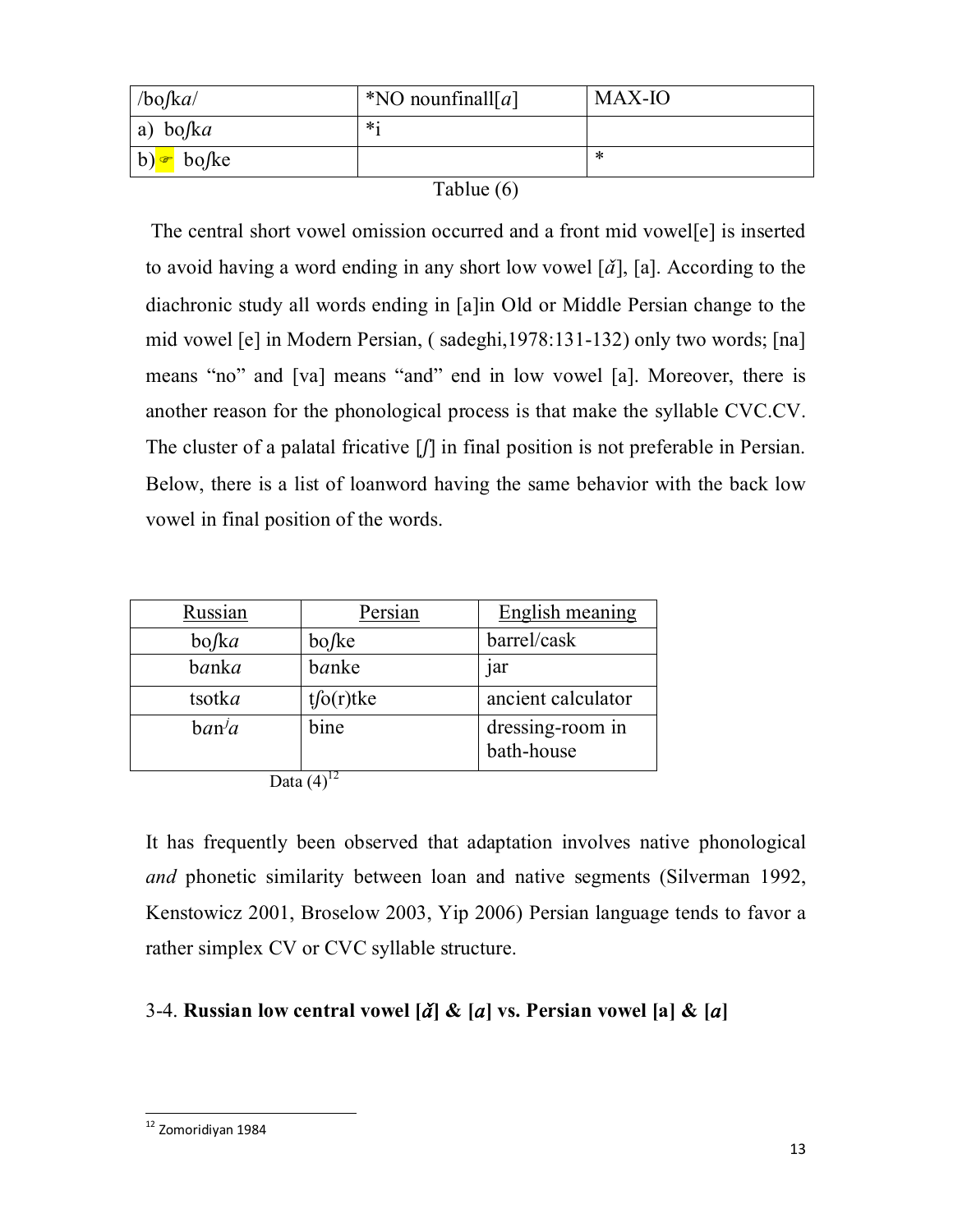Since in Persian sound system there are a back low long vowel  $[a]$  and also one front mid short vowel [a] all the Russian words having central low short vowel  $[\check{a}]$  in non-final position substitute by the front mid Persian vowel [a] and wherever long central Russian vowel  $[a]$  appears the back low Persian vowel [a] is used. Since in Persian there is not lengthening vowel. Data(5) shows the examples and Tablue (7) illustrates the process:

| Russian             | Persian | English meaning |  |
|---------------------|---------|-----------------|--|
| kăzak               | GazzaG  | cossack         |  |
| sămavar             | samavar | samovar         |  |
| $\int \tilde{a}$ ng | ∫elang  | hose            |  |
| l Tata i            |         |                 |  |

Data  $(5)$ 

Tablue (7) shows the optimal candidate of the process;

| $\left[\int \frac{d}{n}g\right]$ | *complex ons | *short vowel[ $a$ ] | DEP-IO |
|----------------------------------|--------------|---------------------|--------|
| a) $\int$ l <i>a</i> ng          | $\ast$       | $\ddot{\ast}$       |        |
| b) $\int$ el <i>a</i> ng         |              | $\ddot{\ast}$       | *      |
| $\epsilon$ /elang<br> c          |              |                     | *      |

Tablue (7)

Since Candidate (c) only violates the Dep- IO constrain, it is the optimal one.

## 3-5.Homorganic sound sequences

The sound sequence of [ts] in Russian word [tsɑr] by catford is consider as a affricative sound; since there is no morpheme boundary ,both [t] and [s] belonging to the same word and functioning in the structure of (Russian) language as a single affricate unit(Catford,1992:113). Silverman called affricatives as delayed released consonants and defined as the parting of the articulators relatively slowly following a stop causing a short phase of local audible friction(2009;225).The optimal candidate of the word is as follow;

<sup>1</sup> <sup>13</sup> Zomorodiyan 1984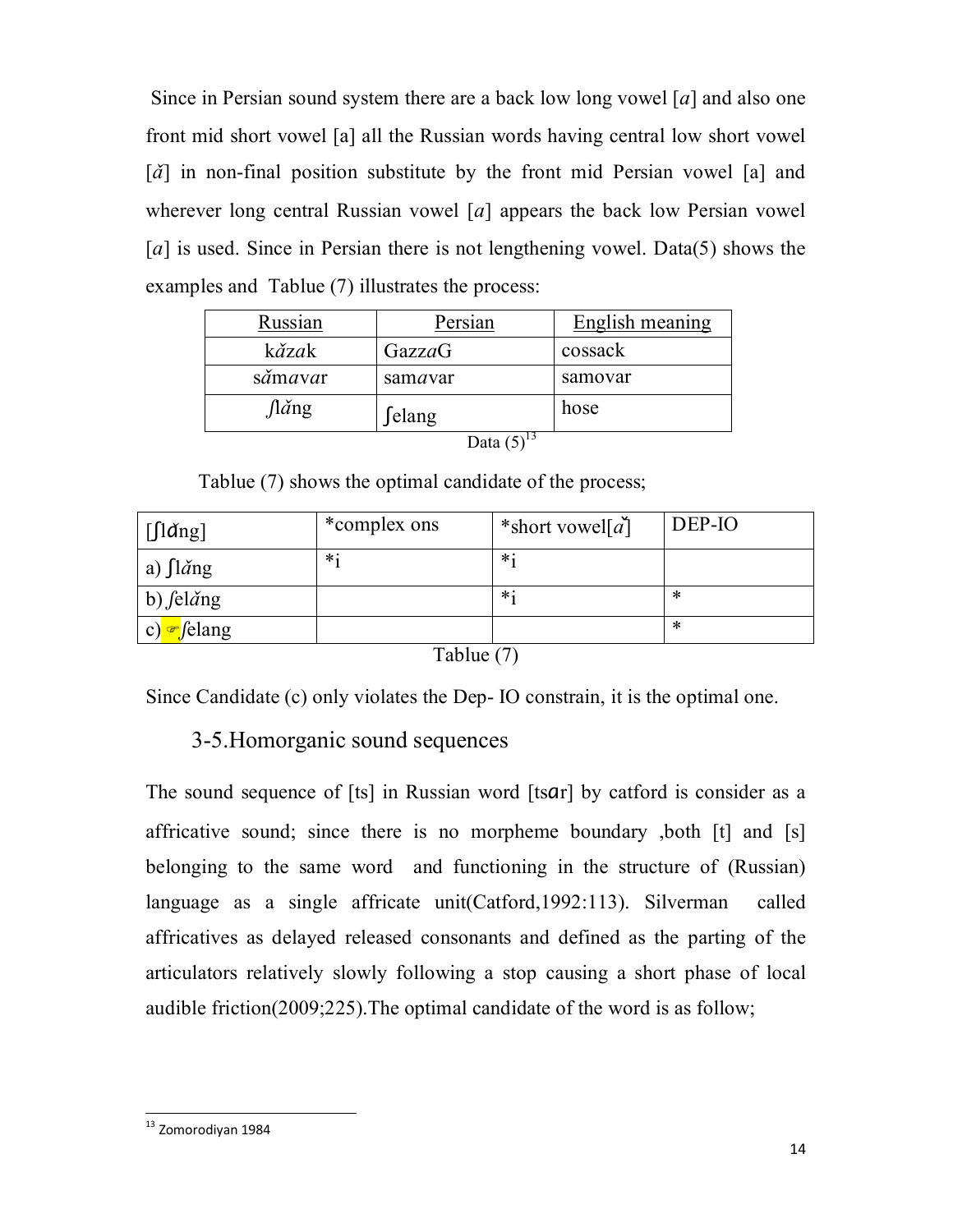| $/ts$ ar/   | *affricate<br>[ts] | *PROTHESIS<br>[ts] | * voiceless<br>between two<br>vowels | Mixed<br>Persian<br>word<br>[tfar] | DEp-<br>IO |
|-------------|--------------------|--------------------|--------------------------------------|------------------------------------|------------|
| a) tsar     | $*_1$              |                    |                                      |                                    |            |
| b) et.sar   |                    | $*_{i}$            |                                      |                                    |            |
| c) tesar    |                    |                    | $*_{i}$                              |                                    |            |
| $t\int dr$  |                    |                    |                                      | $\ast$                             |            |
| tezar<br>e) |                    |                    |                                      |                                    | $\ast$     |

#### The tabloue (8)

The tabloue (8) shows Onset consonant cluster, prothesis [ts/tz] and affricative [ts] is the marked constraint in Persian. All of the constraints are prior to DEP IO. Therefore the optimal candidate is (e). As in Persian affricative [ts] is illicit and there is affricate sound of  $[t]$  instead, the replacement is not acceptable since it `d be mixed with Persian colloquial word  $\int$  tfahar => tfar, (means "four"). Thus Persian speakers inevitably hear and produce the loan word as the candidate (e). Even though the candidate (c) does not violate the first three constrains, it violates one of the phonological rule; that is any voiceless consonant will be shift to voiced one if comes in between two vowels context. Thus the candidate (e) is the optimal one.

#### 4. **Conclusion**

Whatever so far presented and discussed in the paper leads us to conclude that loan word adaptation in Persian facing the words origin in Russian on the basis of Persian syllabification and its constraint on onset consonant cluster can be performed by vowel insertion, vowel prosthesis. The preferable vowel inserted or prothesized in order to break the onset consonant cluster will be one of the short vowels of [e, o]. As no second articulation is permitted in Persian all the Russian palatalized loanwords in Persian perceive and produce in plain forms. Since existing of final vowel [a] at the end of nouns overlap with the allophone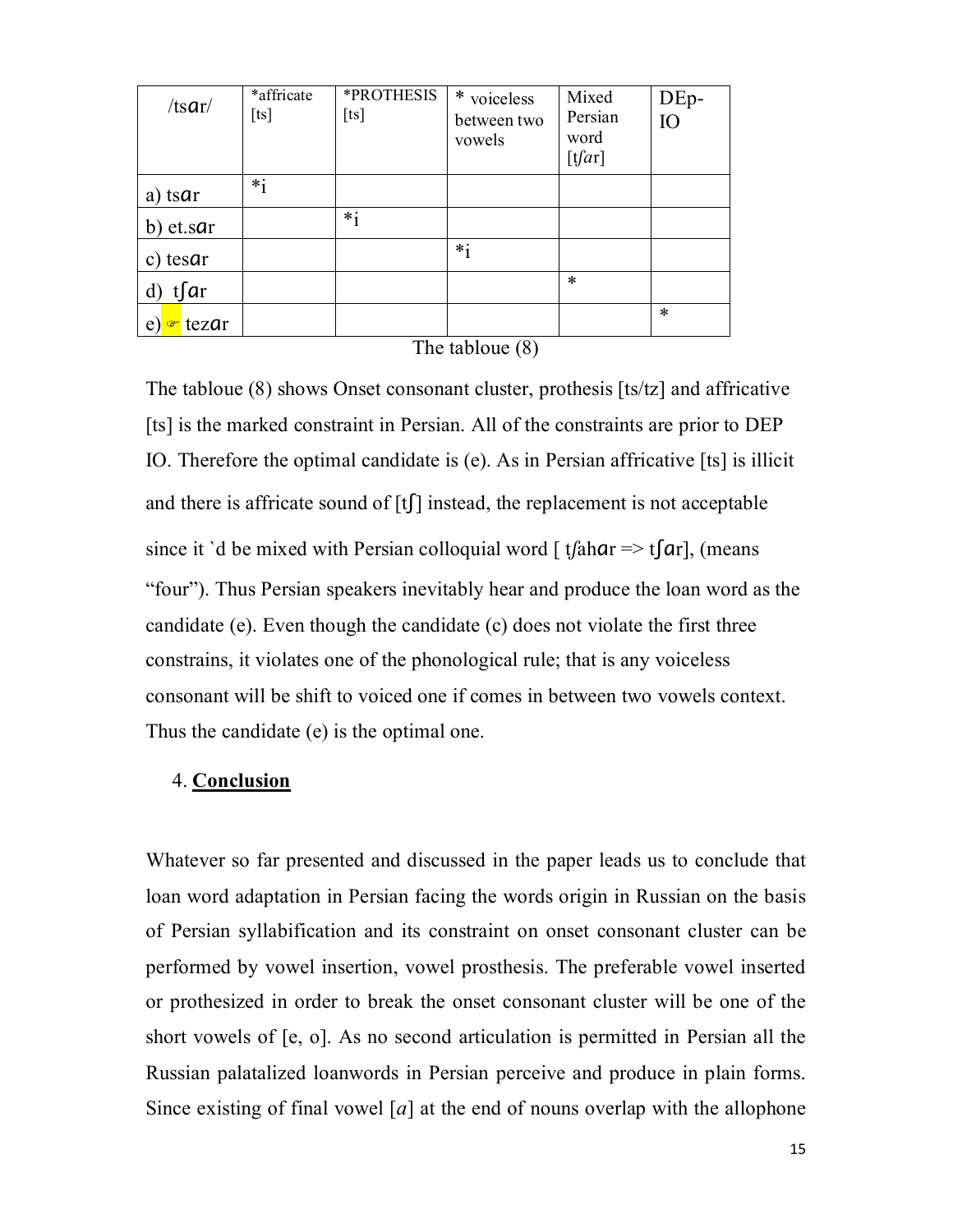of plural suffix  $[ha]$  – producing as  $[a]$  in colloquial Persian- thus, no noun ending central low short vowel [a] is permitted in Russian loanword in Persian. Russian Affricatives [ts] and  $\lceil dz \rceil$  substitute by  $\lceil t \rceil$  and  $\lceil d_5 \rceil$  in Persian. If the substitutions caused to produce words mixing with already existing Persian words, vowel prosthesis or insertion play a role in order to change the compound consonants to simple ones.

## **4- References**

- Anvari, Hasan.(2006), *Sokhan Persian Dictionary*, Sokhan, tehran, Iran.
- Broselow, Ellen. 1999. 'Loanwords and learnability'. Handout of a talk given at the University of Maryland, 3 December 1999.
- --------------------. 2003. Language contact phonology: richness of the stimulus, poverty of the base. To appear in Proceedings of the Northeast Linguistics Society 34.
- Catford,J.C., 1992. *A Practical Introduction to Phonetics*, Oxford university press, UK.
- Clements, G.N., 1990."The role of the sonority cycle in core syllabification". In: J. Kingston and M. Beckman (eds.), *Papers in laboratory phonology 1: Between the grammar and physics of speech*, 283-333. New York: Cambridge University Press.
- Davidson, L., Noyer, R. 1996. "Loan phonology in Huave: nativization and the ranking of faithfulness constraints". *West Coast Conference on Formal Linguistics 15*, 65-80. Center for the Study of Language and Information., Stanford University, Stanford.
- Jam , Bashir, 2007, *Optimality Theory & its Application in Explaining Phonological Processes of Persian* ,unpublished PhD Thesis in Tarbiat Modares University, Tehran, Iran.
- Kambuziya,Aliyeh.K.Z, 2006,"Criticism and Correlation of Mohammad Reza Majidi and Elmar Terner`s Paper", *Language and linguistics* ,Vol.2-No.1-Spring &Summer, Iranian linguistics society, P 109-118.
- ---------------------& Hadian,Bahram,2010,"Natural Classes in Persian Vowels", *Persian literature and language research*, Vol.15,P. 117-144.
- Kenstowicz,M. 1994, *Phonology in Generative Grammar*, Blackwell, UK.